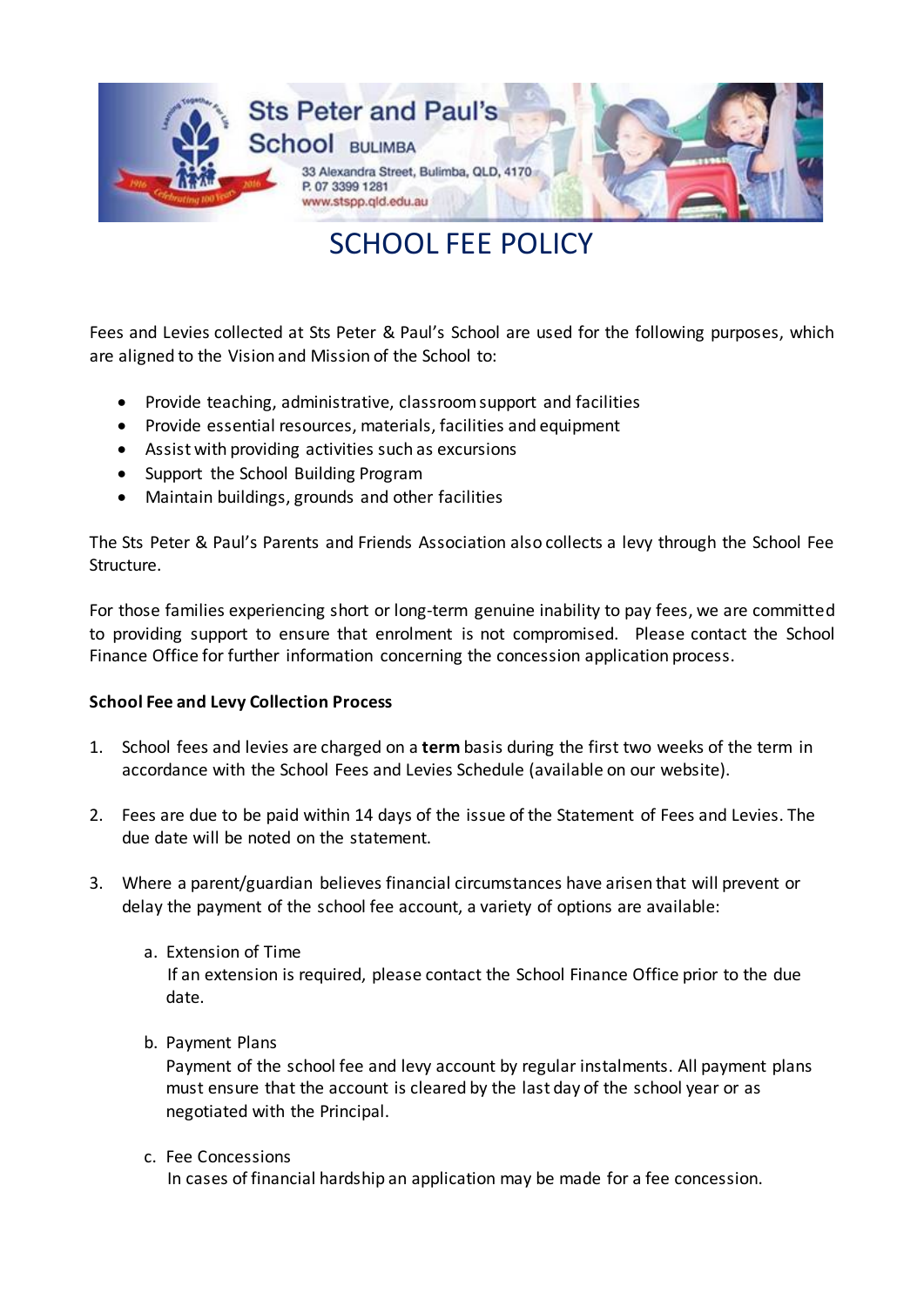- (i) Concession applications are accepted at the commencement of each year or at any point initiated by the family. Concessions are issued for a maximum period of 12 months within a calendar year. Consideration for a subsequent 12-month period will require a new application.
- (ii) A compassionate and just approach under the mission and values of Brisbane Catholic Education and Sts Peter & Paul's School is used when reviewing applications. The same process is adopted by all Brisbane Catholic Education schools for assessing eligibility.
- (iii) Concession application forms are available at the School Finance Office.
- (iv) All matters are dealt with on a confidential basis.

# 4. Recovery of unpaid fees

In fairness to families who pay their school fees regularly and on time, our school will follow up all overdue school fee accounts.

- a. A reminder statement/notice/letter will be issued within 7 days to any family who has not settled their school fee account by the due date where a payment plan or other arrangements are not in place.
- b. If payment or a suitable response is not received within 7 days of the reminder statement, contact with the parent will be made via telephone, mail or email.
- c. If after two weeks from this second reminder satisfactory arrangements have not been reached, the account may be sent to the School Debt Collection agency. In serious cases, where there is clear capacity to pay outstanding fees, legal options may be pursued by the school.
- d. Legal costs, direct debit rejection fees and any debt collection costs or other costs incurred will be at the family's expense.

## **Agreed Payment Plans**

As mentioned in point 3b above, our school offers families the opportunity of paying the school fee account by regular instalments over the course of the year. All Agreed Payment Plans must be organised to include a regular schedule that will clear the school fees account by the last day of the school year. Any extensions to an Agreed Payment Plan must be negotiated with the Principal. To establish an Agreed Payment Plan, forms are available on the school website, Parent Portal or from the School Finance Office.

## **Late Start Enrolment**

New students entering Sts Peter & Paul's School after the commencement of the term may be charged on a pro-rata basis for the remaining weeks of the term where appropriate at the Principal's discretion.